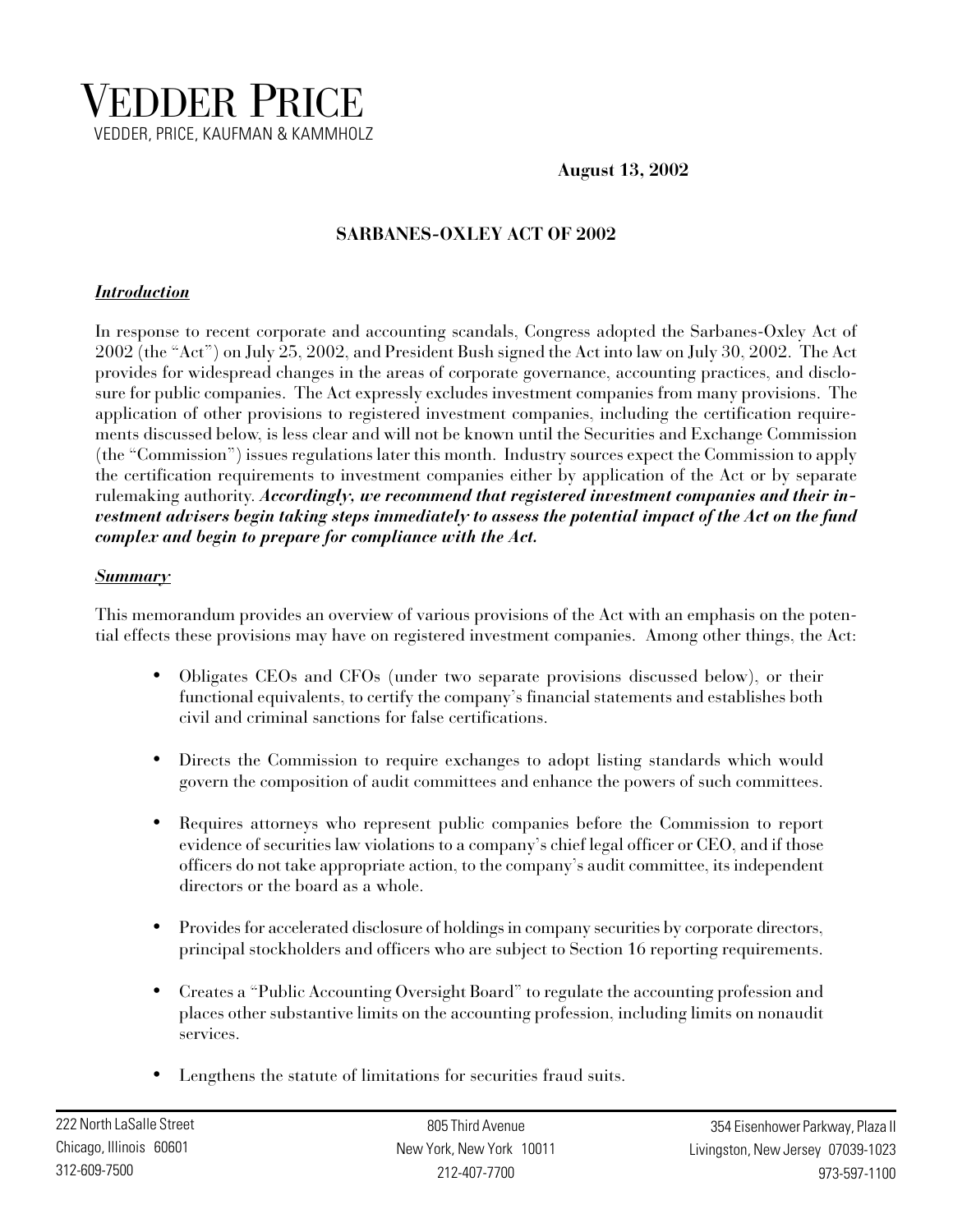# *CEO and CFO Certifications*

Section 302 of the Act directs the Commission to adopt rules no later than **August 29, 2002**, requiring CEOs and CFOs (or their functional equivalents) to certify in connection with the filing of periodic reports under Section 13(a) or Section 15(d) of the Securities Exchange Act of 1934 ("Exchange Act") that:

- The officers have reviewed the report and, based on their knowledge, (i) the report does not contain any material misstatement or omission; and (ii) the financial statements and other financial information included in the report fairly present in all material respects the financial condition and results of operations for the relevant periods.
- The officers are responsible for establishing and maintaining the company's internal controls and have designed internal controls necessary to ensure that material information relating to the company is made known to such officers by others within those entities, particularly during the period in which the report is being prepared.
- The officers have evaluated the effectiveness of the internal controls as of a date within 90 days prior to the report and have included in the report their conclusions about the effectiveness of such internal controls.
- The officers have disclosed to the company's independent auditor and audit committee of the board of directors all significant control deficiencies and any fraud, whether or not material, that involves management or other employees who have a significant role in the company's internal controls.
- The officers have indicated in the report whether or not there were any significant changes in internal controls or in other facts that could significantly affect internal controls subsequent to the date of their evaluation, including any corrective actions taken with regard to significant deficiencies or material weaknesses in the internal controls.

Section 906 of the Act contains separate requirements concerning certifications accompanying periodic reports containing financial statements filed with the Commission pursuant to Section 13(a) or Section 15(d) of the Exchange Act. This section requires such reports to be accompanied by a statement from the CEO and CFO certifying that the report complies fully with the requirements of those provisions of the Exchange Act and the information in the periodic report "fairly presents, in all material respects, the financial conditions and results of operations of the issuer." This provision became effective July  $30^{\rm h}$ , and violation of this provision involves criminal penalties.

#### *Recommendations*

The entire area of CEO/CFO certifications is evolving rapidly and presents unique issues for investment companies. The ramifications of the Act on registered investment companies are not likely to be known until the Commission issues regulations on or before the August 29<sup>th</sup> deadline. We strongly encourage mutual fund complexes to take the following steps immediately:

• Consult with counsel to determine whether the provisions of Section 906, which are now effective, apply to your fund. Because Form N-SAR does not contain financial statements, it is arguable that the Section 906 provisions do not apply to investment companies.<sup>1</sup>

# **VEDDER PRICE** Page 2